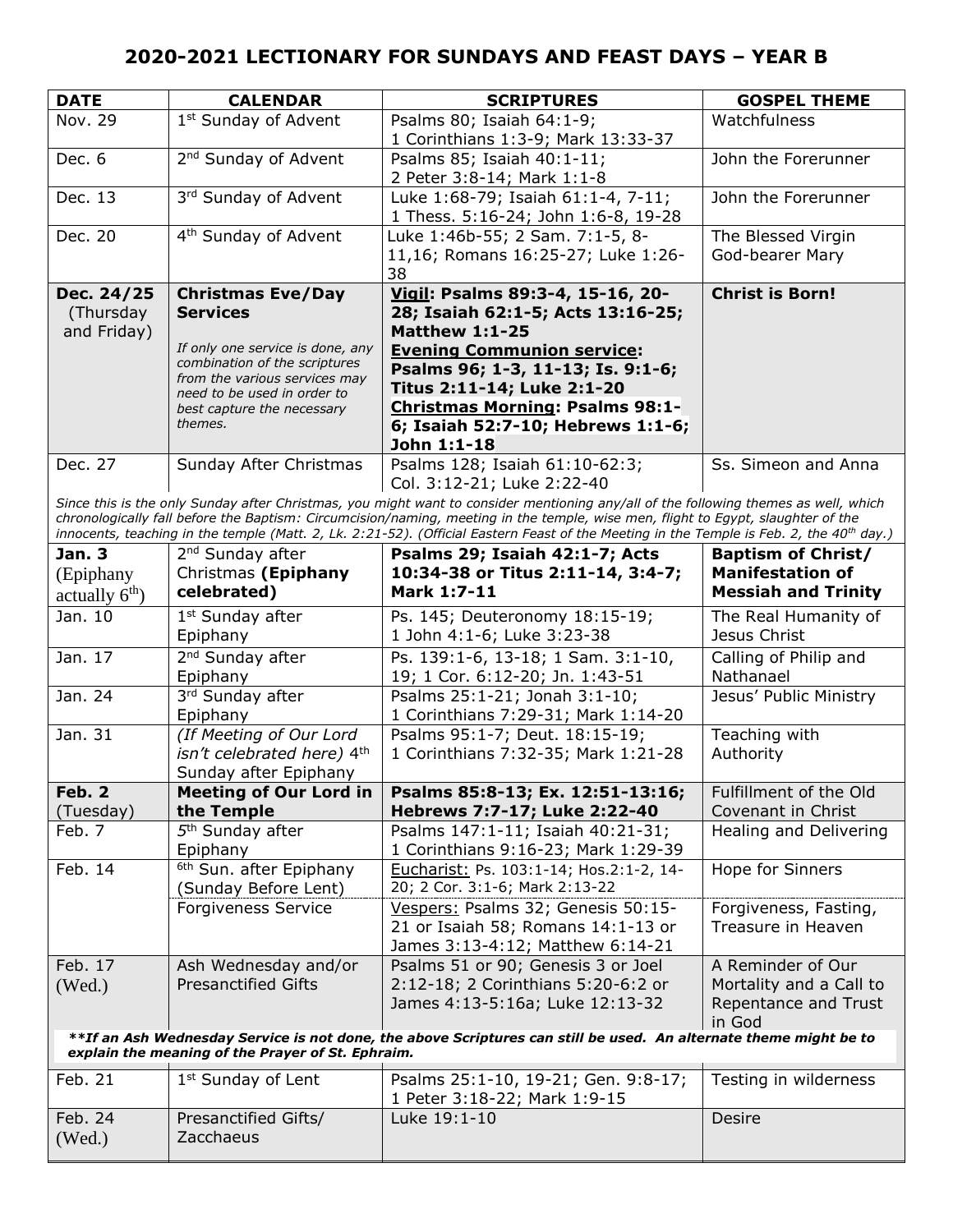| Feb. 28                     | 2 <sup>nd</sup> Sunday of Lent                  | Psalms 116; Genesis 22:1-18;<br>Romans 8:31b-39; Mark 9:2-10                                                                                                                                                                            | Transfiguration                                       |
|-----------------------------|-------------------------------------------------|-----------------------------------------------------------------------------------------------------------------------------------------------------------------------------------------------------------------------------------------|-------------------------------------------------------|
| Mar. 3<br>(Wed.)            | Presanctified Gifts/<br>The Publican & Pharisee | Luke 18:10-14                                                                                                                                                                                                                           | Humility                                              |
| March 7                     | 3rd Sunday of Lent                              | Psalms 19; Exodus 20:1-17;<br>1 Corinthians 1:18-25; John 2:13-25                                                                                                                                                                       | Cleansing of Temple &<br>Pascha foretold              |
| March 10<br>(Wed.)          | Presanctified Gifts/<br>The Prodigal Son        | Luke 15:11-32                                                                                                                                                                                                                           | Return                                                |
| March 14                    | 4 <sup>th</sup> Sunday of Lent                  | Psalms 137:1-6; 2 Chron. 36:14-23;<br>Ephesians 2:1-10; John 3:14-21                                                                                                                                                                    | Foretelling and Purpose                               |
| March 17<br>(Wed.)          | Presanctified Gifts/<br>The Last Judgement      | Matthew 25:31-46                                                                                                                                                                                                                        | Love                                                  |
| March 21                    | 5 <sup>th</sup> Sunday of Lent                  | Psalms 51:1-17; Jeremiah 31:31-34;<br>Hebrews 5:7-9; John 12:20-33                                                                                                                                                                      | Life and fruit from<br>death                          |
| Mar. 24                     | Presanctified Gifts/<br>The Paralytic           | Mark 2:1-12                                                                                                                                                                                                                             | Healing and<br>Forgiveness in Christ                  |
| Or<br>(Mar. 25)             | <b>The Annunciation of</b><br>the Mother of God | Luke 46b-55; Isaiah 7:10-14;<br>Hebrews 10:4-10; Luke 1:26-38                                                                                                                                                                           | <b>Gabriel announces</b><br><b>Mary as God-bearer</b> |
| <b>Mar. 28</b>              | <b>Palm Sunday</b>                              | Ps. 118:15-29; Zechariah 9:9-17;<br>Philippians 2:5-11; Mark 11:1-10                                                                                                                                                                    | <b>Triumphal Entry</b>                                |
| Mar. 31                     | Holy Wednesday Unction<br>Service               | Psalms 143; Job 2:1-10; Rom.12:1-3<br>or 2 Cor. 6:16-7:1; Matthew 26:6-16                                                                                                                                                               | Anointing at Bethany<br>and Plotting of Judas         |
| April 1                     | Holy Thursday                                   | Eucharist: Psalms 23 or 116:12-19;<br>Exodus 12:1-14; 1 Corinthians 11:23-<br>32; Matthew 26:2-29<br>Ft. Washing: John 13-17 or 13:1-15<br>Betrayal: Jn. 18:1-27                                                                        | Mystical Supper, Foot<br>washing, Betrayal            |
| April 2                     | Holy Friday                                     | Crucifixion: Psalms 22 or 31:1-5, 11-<br>16; Isaiah 52:13-54:1, Hebrews 4:14-<br>16, 5:7-9 or 1 Corinthians 1:18-2:2;<br>Matthew 27:27-54<br>Burial: Matthew 27:57-66                                                                   | Crucifixion and Burial                                |
| Apr. 3                      | Holy Saturday                                   | Psalms 88; Job. 19:23-27a, Daniel<br>3:13-25, Jonah 1:17-2:10; 1 Peter<br>1:3-9; Matthew 12:38-42 and/or<br>27:50-54                                                                                                                    | Bright Sadness at its<br>Climax                       |
| April 4                     | <b>Easter</b>                                   | Vigil Readings: Ps. 33; Ps. 16;<br>Genesis 1-3; Genesis 22:1-18; Ps.<br>105/106; Exodus 14; Ezekiel 36:<br>16-28; Ezekiel 37:1-14; Mark 16:1-8<br>Eucharist: Psalms 118:1-2, 10-24;<br>Acts 10:34-43; Colossians 3:1-4;<br>John 20:1-18 | <b>He is Risen!</b>                                   |
| April 11                    | 2 <sup>nd</sup> Sunday of Easter                | Psalms 118:1-14; Acts 4:32-35;<br>1 John 5:1-6; John 20:19-31                                                                                                                                                                           | Sunday of St. Thomas                                  |
| April 18                    | 3rd Sunday of Easter                            | Psalms 4; Acts 3:13-15, 17-19;<br>1 John 2:1-5a; Luke 24:35-48                                                                                                                                                                          | Post-resurrection<br>Appearance                       |
| April 25                    | 4 <sup>th</sup> Sunday of Easter                | Psalms 100; Acts 4:8-12;<br>1 John 3:1-3; John 10:11-18                                                                                                                                                                                 | Good Shepherd                                         |
| May 2                       | 5 <sup>th</sup> Sunday of Easter                | Psalms 22:25-31; Acts 9:26-31;<br>1 John 3:18-24; John 15:1-8                                                                                                                                                                           | The Vine and the<br><b>Branches</b>                   |
| May 9                       | 6 <sup>th</sup> Sunday of Easter                | Ps. 98: 1-6; Acts 10:25-26, 34-36,<br>43-48; 1 John 4:7-10; John 15:9-17                                                                                                                                                                | Abiding in Love                                       |
| <b>May 13</b><br>(Thursday) | <b>Ascension of Our Lord</b>                    | Psalms 47; Acts 1:1-12;<br>Ephesians 1:17-23; Luke 24:44-53                                                                                                                                                                             | <b>Christ Raises</b><br><b>Humanity to Glory</b>      |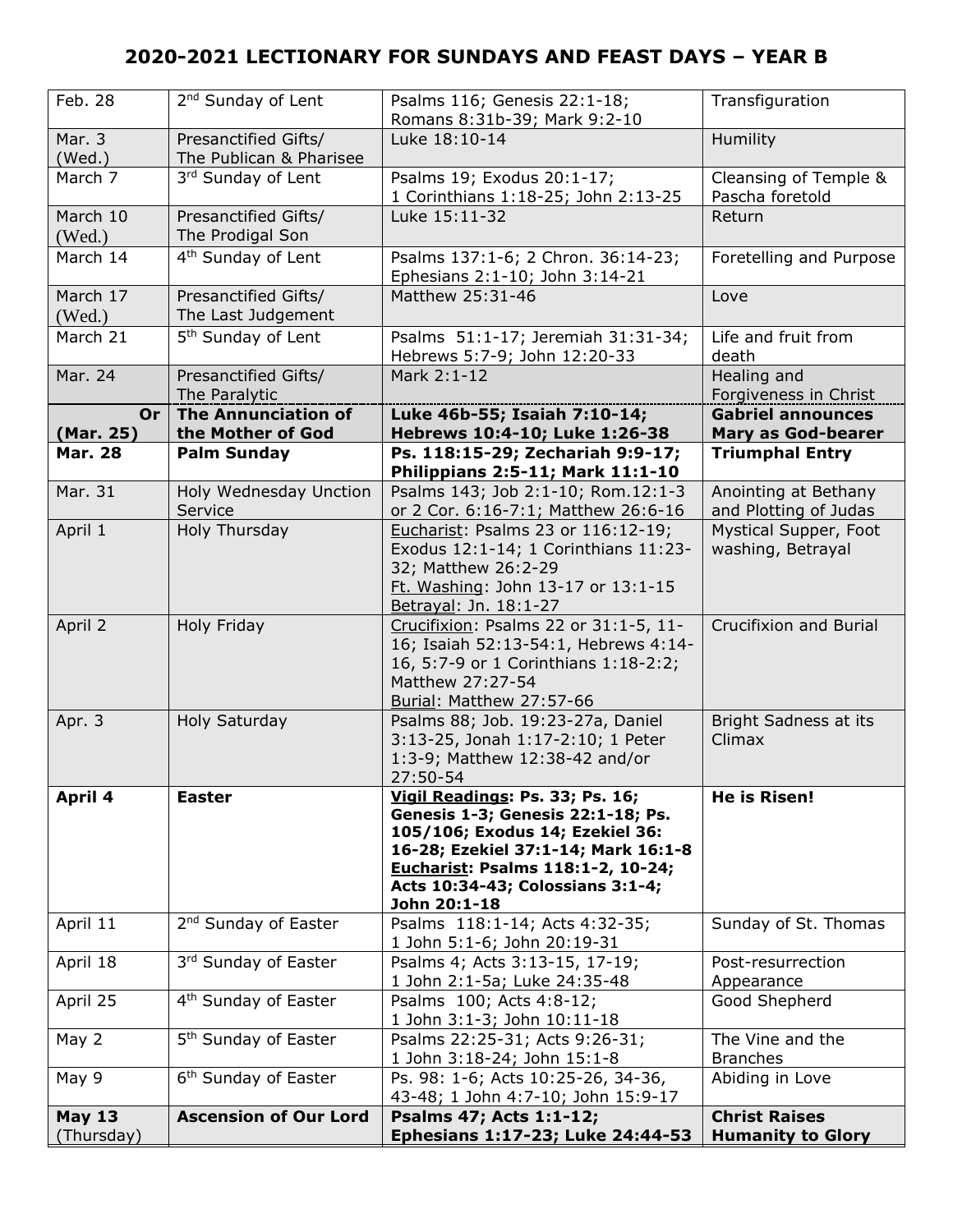| May 16                       | (If Ascension isn't<br>celebrated here) Last/7th<br>Sunday of Easter                     | Psalms 103; Acts 1:15-17, 20-26;<br>1 John 4:11-21; John 17:11b-21                                                                                                                                              | Christ Prays for Unity                             |
|------------------------------|------------------------------------------------------------------------------------------|-----------------------------------------------------------------------------------------------------------------------------------------------------------------------------------------------------------------|----------------------------------------------------|
| <b>May 23</b>                | <b>Pentecost</b>                                                                         | Vigil Readings: Ps. 104; Gen.<br>11:1-9 or Ex. 19:3-8, 16-20 or<br>Ezek. 37:1-4 or Joel 3:1-5; Rom.<br>8:22-27; Jn. 7:37-39<br><b>Eucharist: Ps. 104:24-34; Acts</b><br>2:1-11; 1 Cor 12:1-13; John<br>20:19-23 | The Descent of the<br><b>Spirit</b>                |
| <b>May 30</b>                | <b>Trinity Sunday</b>                                                                    | Psalms 33; Deuteronomy 4:32-40<br>Romans 8:12-17; Matthew 28:16-20                                                                                                                                              | Ministry in the Image<br>of the Trinity            |
| June 6                       | 2 <sup>nd</sup> Sunday after                                                             | Psalms 138; Genesis 3:8-15; 2                                                                                                                                                                                   | Binding the Strong Man                             |
|                              | Pentecost                                                                                | Corinthians 4:13-5:1; Mark 3:20-35                                                                                                                                                                              | & Plundering his House                             |
| June 13                      | 3rd Sunday after                                                                         | Psalms 92; Ezekiel 17:22-24;                                                                                                                                                                                    | Parables of the                                    |
|                              | Pentecost                                                                                | 2 Corinthians 4:1-7; Mark 4:26-34                                                                                                                                                                               | Kingdom                                            |
| June 20                      | 4 <sup>th</sup> Sunday after                                                             | Psalms 107:1-3, 23-32; Job 38:1-11,                                                                                                                                                                             | Jesus calms the stormy                             |
|                              | Pentecost                                                                                | 40:1-5; 2 Cor. 5:14-17; Mk. 4:35-41                                                                                                                                                                             | sea                                                |
| June 27                      | 5 <sup>th</sup> Sunday after                                                             | Psalms 30; Ezekiel 18:21-23, 31-32;                                                                                                                                                                             | Jairus' Daughter & the                             |
|                              | Pentecost                                                                                | 2 Corinthians 8:7-15; Mark 5:21-43                                                                                                                                                                              | <b>Bleeding Woman</b>                              |
| July 4                       | 6 <sup>th</sup> Sunday after                                                             | Ps. 123:1-4, 1; Ezek. 1:1, 28c, 2:1-5;                                                                                                                                                                          | A Prophet Without                                  |
|                              | Pentecost                                                                                | 2 Corinthians 12:1-10; Mark 6:1-13                                                                                                                                                                              | Honor & His Disciples                              |
| July 11                      | 7 <sup>th</sup> Sunday after                                                             | Ps. 85:8-13; Amos 7:7-15;                                                                                                                                                                                       | The Beheading of John                              |
|                              | Pentecost                                                                                | Ephesians 1:3-14; Mark 6:14-29                                                                                                                                                                                  | Recounted                                          |
| July 18                      | 8 <sup>th</sup> Sunday after                                                             | Psalms 23; Jeremiah 23:1-6;                                                                                                                                                                                     | Compassionate                                      |
|                              | Pentecost                                                                                | Ephesians 2:11-22; Mark 6:30-34                                                                                                                                                                                 | Shepherd                                           |
| July 25                      | 9 <sup>th</sup> Sunday after<br>Pentecost                                                | Psalms 145; 2 Kings 4:42-44;<br>Ephesians 4:1-6; John 6:1-15                                                                                                                                                    | Loaves and Fish                                    |
| Aug. 1                       | 10 <sup>th</sup> Sunday after                                                            | Psalms 78:1-25; Ex. 16:2-4, 12-15;                                                                                                                                                                              | The Bread from                                     |
|                              | Pentecost                                                                                | Ephesians 4:17-24; John 6:24-35                                                                                                                                                                                 | Heaven                                             |
| <b>Aug. 6</b>                | <b>Transfiguration</b>                                                                   | Ps. 104; Dan. 7:9-14;                                                                                                                                                                                           | <b>Christ's Eternal</b>                            |
| (Friday)                     |                                                                                          | 2 Pet. 1:16-19; Lk. 9:28-36                                                                                                                                                                                     | <b>Reality/Our Hope</b>                            |
| Aug. 8                       | (If Transfiguration isn't<br>celebrated here) 11 <sup>th</sup><br>Sunday after Pentecost | Psalms 34:1-10; 1 Kings 19:1-8;<br>Ephesians 4:30-5:2; John 6:41-51                                                                                                                                             | The Bread of Life                                  |
| Aug. 15                      | (If Falling Asleep isn't<br>celebrated here) 12th<br>Sunday after Pentecost              | Psalms 34:11-22; Proverbs 9:1-6;<br>Ephesians 5:15-20; John 6:51-58                                                                                                                                             | Life-giving Flesh and<br><b>Blood</b>              |
| <b>Aug. 15</b>               | <b>The Falling Asleep of</b>                                                             | Ps. 132; Gen. 28:10-17; Phil. 2:5-                                                                                                                                                                              | <b>The Blessed Mary</b>                            |
|                              | the Mother of God                                                                        | 11; Lk. 10:38-42, 11:27-28                                                                                                                                                                                      | <b>Enters Heaven</b>                               |
| Aug. 22                      | 13 <sup>th</sup> Sunday after<br>Pentecost                                               | Psalms 16; Joshua 24:1-2, 14-18;<br>Ephesians 5:21-33; John 6:60-69                                                                                                                                             | Spiritual Perspective                              |
| Aug. 29                      | 14 <sup>th</sup> Sunday after<br>Pentecost                                               | Psalms 15; Deuteronomy 4:1-2, 6-8;<br>Js. 1:16-27; Mark 7:1-23                                                                                                                                                  | Inside Out                                         |
| Sep. 5                       | (If Nativity isn't<br>celebrated here) 15th<br>Sunday after Pentecost                    | Psalms 146; Isaiah 35:4-7a;<br>James 2:1-5; Mark 7:31-37                                                                                                                                                        | Healed Ears and<br>Tongue                          |
| Sept. 8                      | <b>Nativity of the Mother</b>                                                            | Ps. 45; Micah 5:1-4; Rom. 12:1-13                                                                                                                                                                               | <b>Birth of the Birth-</b>                         |
| (Wednesday)                  | of God                                                                                   | Mat. 1:1-23                                                                                                                                                                                                     | giver                                              |
| Sept. 12                     | (If Exaltation isn't<br>celebrated here) 16th<br>Sunday after Pentecost                  | Psalm 116; Isaiah 50:4-9a;<br>James 2:14-18; Mark 8:27-38                                                                                                                                                       | Discipleship,<br>Confession & the Cross            |
| <b>Sept. 14</b><br>(Tuesday) | <b>Exaltation of the</b><br><b>Cross</b>                                                 | Ps. 116; Num. 21:4-9; 1 Cor. 1:18-<br>24; Jn. 19:6-35 or Jn. 3:14-21 or<br>Jn. 12:31-36a                                                                                                                        | <b>Glory and Victory in</b><br>the Cross of Christ |